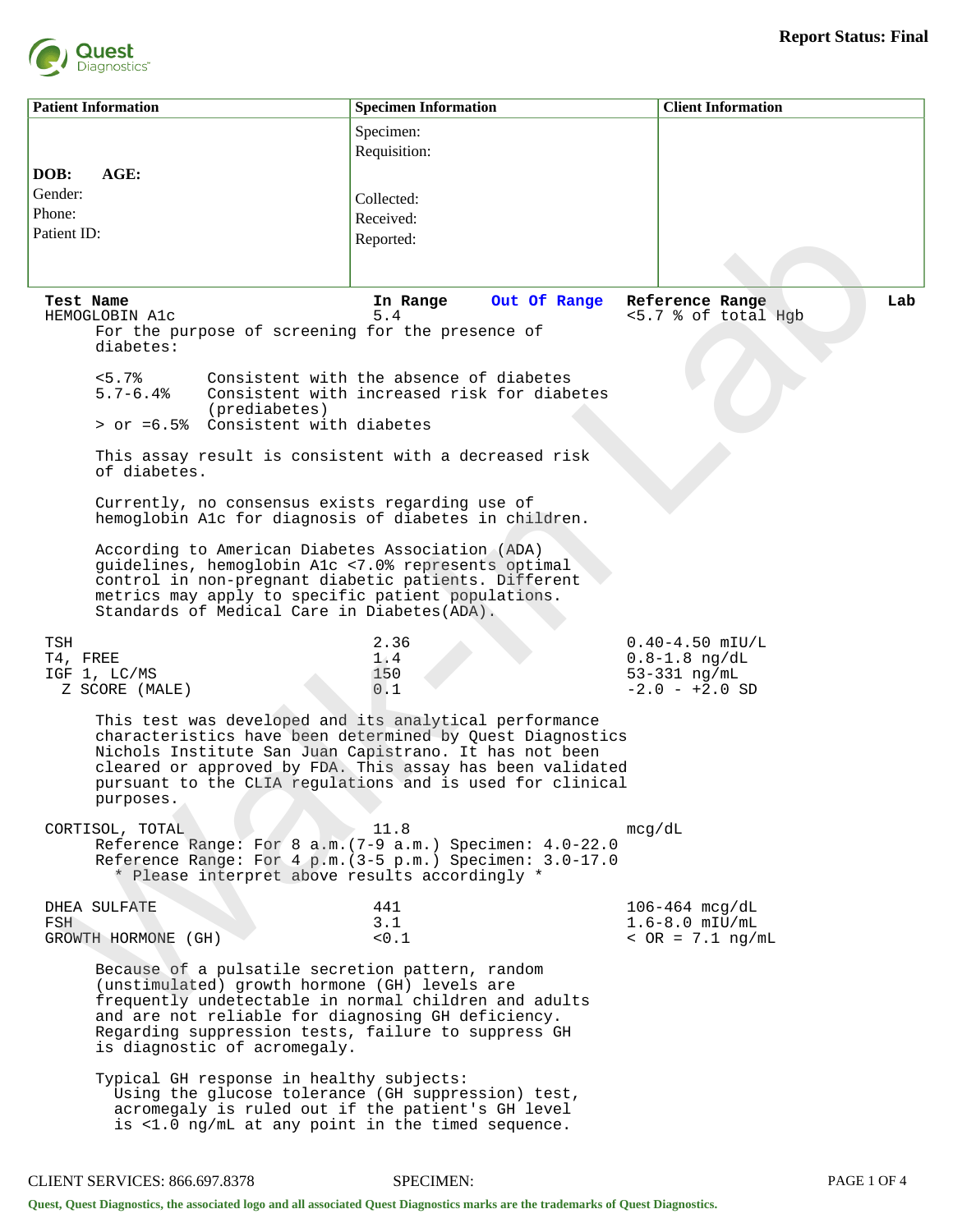

| <b>Patient Information</b>                    |                                                                                                                                                                                                                                                                                                                                                                                                                                                                                                                                                                                                                                                                                                                                                                                                                                                                                                                                                                                                                      | <b>Specimen Information</b>                                                                                                                 | <b>Client Information</b>                                                      |     |
|-----------------------------------------------|----------------------------------------------------------------------------------------------------------------------------------------------------------------------------------------------------------------------------------------------------------------------------------------------------------------------------------------------------------------------------------------------------------------------------------------------------------------------------------------------------------------------------------------------------------------------------------------------------------------------------------------------------------------------------------------------------------------------------------------------------------------------------------------------------------------------------------------------------------------------------------------------------------------------------------------------------------------------------------------------------------------------|---------------------------------------------------------------------------------------------------------------------------------------------|--------------------------------------------------------------------------------|-----|
| DOB:                                          | AGE:                                                                                                                                                                                                                                                                                                                                                                                                                                                                                                                                                                                                                                                                                                                                                                                                                                                                                                                                                                                                                 | Specimen:<br>Collected:<br>Received:                                                                                                        |                                                                                |     |
| Gender:<br>Patient ID:                        |                                                                                                                                                                                                                                                                                                                                                                                                                                                                                                                                                                                                                                                                                                                                                                                                                                                                                                                                                                                                                      | Reported:                                                                                                                                   |                                                                                |     |
| <b>Test Name</b><br>INSULIN                   | [Katznelson L, Laws Jr ER, Melmed S, et al.<br>Acromegaly: an Endocrine Society Clinical Practice<br>Guideline. J Clin Endocrinol Metab 2014; 99: 3933-<br>$3951$ ].<br>Using GH stimulation testing, the following result<br>at any point in the timed sequence makes GH<br>deficiency unlikely:<br>Adults $(> or = 20 years):$<br>Insulin Hypoglycemia > or = $5.1$ ng/mL<br>Arginine/GHRH<br>Glucagon<br>Children $(20 years):$<br>All Stimulation Tests > or = $10.0$ ng/mL<br>This insulin assay shows strong cross-reactivity for<br>some insulin analogs (lispro, aspart, and glargine)                                                                                                                                                                                                                                                                                                                                                                                                                       | In Range<br>Out Of Range<br>$>$ or = 4.1 ng/mL<br>$>$ or = 3.0 ng/mL<br>9.7                                                                 | Reference Range<br>$2.0 - 19.6$ uIU/mL                                         | Lab |
| LH.<br>PROGESTERONE<br>PROLACTIN<br>ESTRADIOL | and much lower cross-reactivity with others (detemir,<br>glulisine).<br>Reference range established on post-pubertal patient<br>population. No pre-pubertal reference range<br>established using this assay. For any patients for<br>pre-pubertal children and hypogonadal/post-menopausal<br>females), the Quest Diagnostics Nichols Institute<br>(order code 30289).                                                                                                                                                                                                                                                                                                                                                                                                                                                                                                                                                                                                                                               | 1.9<br>0.7<br>5.6<br>38<br>whom low Estradiol levels are anticipated (e.g. males,<br>Estradiol, Ultrasensitive, LCMSMS assay is recommended | $1.5 - 9.3$ mIU/mL<br>$<1.4$ ng/mL<br>$2.0 - 18.0$ ng/mL<br>$~<$ OR = 39 pg/mL |     |
| PSA, TOTAL                                    | Please note: patients being treated with the drug<br>interference in immunoassay methods for estradiol<br>elevated estradiol test results leading to an<br>inappropriate clinical assessment of estrogen status.<br>Quest Diagnostics order code 30289-Estradiol,<br>Ultrasensitive LC/MS/MS demonstrates negligible cross<br>reactivity with fulvestrant.<br>The total PSA value from this assay system is<br>standardized against the WHO standard. The test<br>result will be approximately 20% lower when compared<br>to the equimolar-standardized total PSA (Beckman<br>Coulter). Comparison of serial PSA results should be<br>interpreted with this fact in mind.<br>This test was performed using the Siemens<br>chemiluminescent method. Values obtained from<br>different assay methods cannot be used<br>interchangeably. PSA levels, regardless of<br>value, should not be interpreted as absolute<br>evidence of the presence or absence of disease.<br>TESTOSTERONE, FREE<br>(DIALYSIS) AND TOTAL, MS | fulvestrant (Faslodex(R)) have demonstrated significant<br>measurement. The cross reactivity could lead to falsely<br>0.6                   | $~<$ OR = 4.0 ng/mL                                                            |     |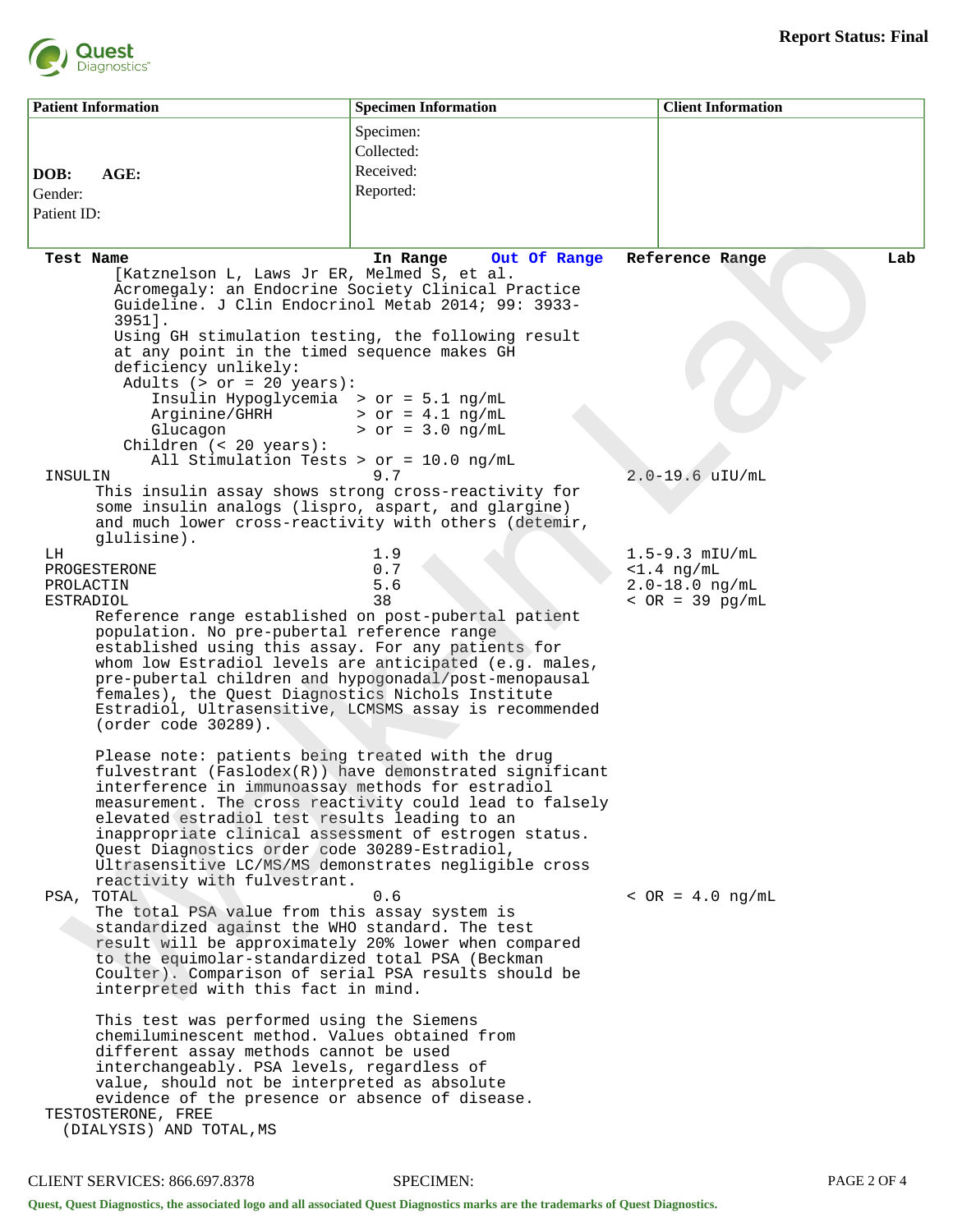

| <b>Patient Information</b>                                                                                                                                                                                                                                                                                                                                                                                                                                                                                                  |                                                                                                         | <b>Specimen Information</b>                                                                                                                                                                                                                                                                                   | <b>Client Information</b>                                         |     |  |
|-----------------------------------------------------------------------------------------------------------------------------------------------------------------------------------------------------------------------------------------------------------------------------------------------------------------------------------------------------------------------------------------------------------------------------------------------------------------------------------------------------------------------------|---------------------------------------------------------------------------------------------------------|---------------------------------------------------------------------------------------------------------------------------------------------------------------------------------------------------------------------------------------------------------------------------------------------------------------|-------------------------------------------------------------------|-----|--|
| DOB:<br>Gender:<br>Patient ID:                                                                                                                                                                                                                                                                                                                                                                                                                                                                                              | AGE:                                                                                                    | Specimen:<br>Collected:<br>Received:<br>Reported:                                                                                                                                                                                                                                                             |                                                                   |     |  |
| Test Name                                                                                                                                                                                                                                                                                                                                                                                                                                                                                                                   | TESTOSTERONE, TOTAL, MS<br>TESTOSTERONE, FREE<br>treatment after adequate risk and benefits counseling. | Out Of Range<br>In Range<br>507<br>66.9<br>**Data from J Clin Invest 1974:53:819-828 and J Clin Endocrinol<br>Metab 1973;36:1132-1142. Men with clinically significant<br>hypogonadal symptoms and testosterone values repeatedly in the<br>range of the 200-300 ng/dL or less, may benefit from testosterone | Reference Range<br>$250 - 1100 \text{ ng/dL}$<br>35.0-155.0 pg/mL | Lab |  |
| For additional information, please refer to<br>http://education.questdiagnostics.com/faq/FAQ165 (This link is<br>being provided for informational/ educational purposes only.)<br>This test was developed and its analytical performance<br>characteristics have been determined by Quest Diagnostics Nichols<br>Institute Valencia. It has not been cleared or approved by the US<br>Food and Drug Administration. This assay has been validated<br>pursuant to the CLIA regulations and is used for clinical<br>purposes. |                                                                                                         |                                                                                                                                                                                                                                                                                                               |                                                                   |     |  |
|                                                                                                                                                                                                                                                                                                                                                                                                                                                                                                                             |                                                                                                         |                                                                                                                                                                                                                                                                                                               |                                                                   |     |  |